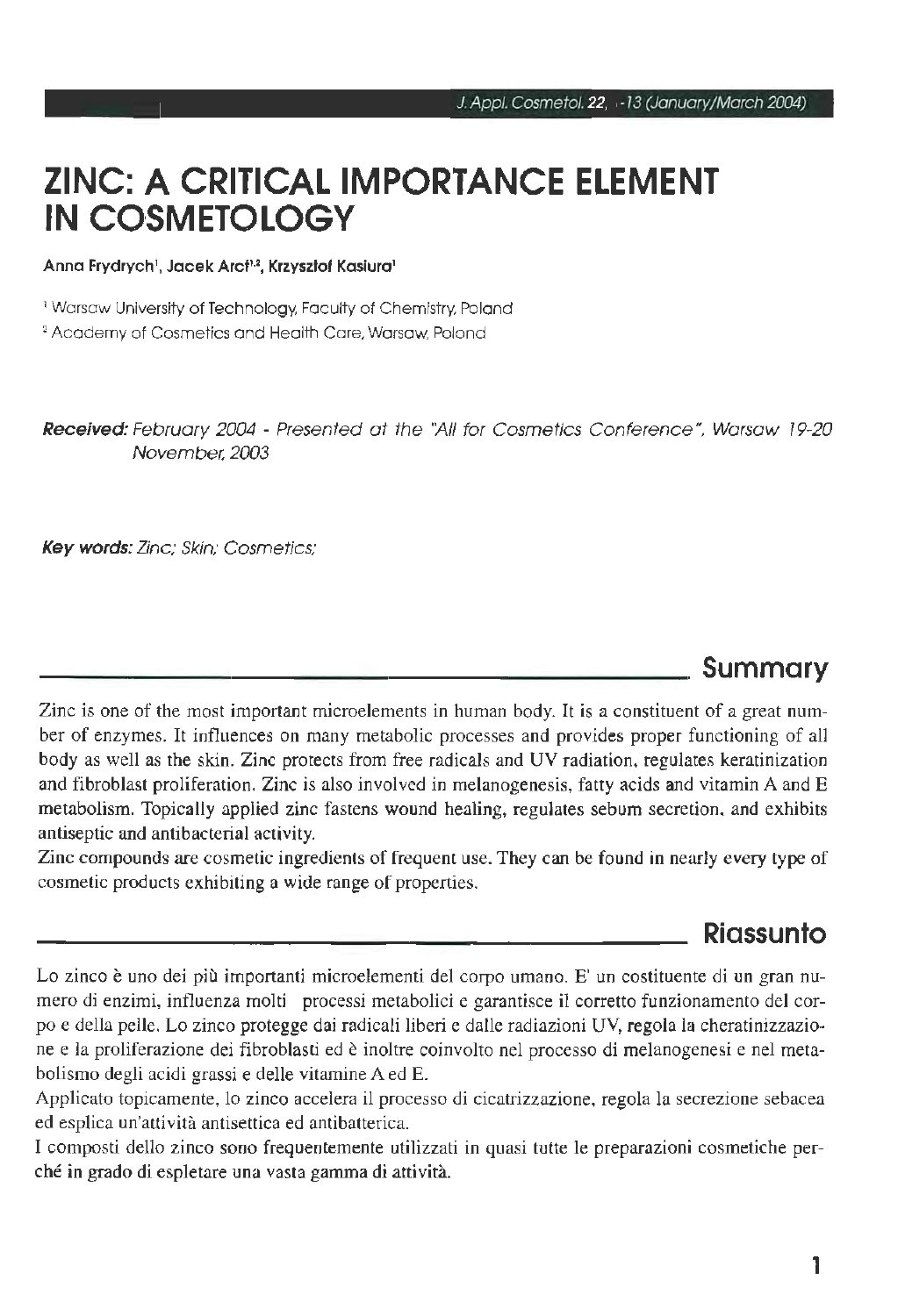## **INTRODUCTION**

Zinc is one of the most abundant trace elements in human body. It takes part in over 200 enzymatic processes. Thus, it influences various metabolic pathways and decides of the proper functioning of the whole body. Zinc is a cofactor of a large group of different enzymes, including oxidoreductases (alcohol dehydrogenase), hydrolases (carboxypeptidase), liases (carbonic anhydrase) and others.

About 2g of zinc are present in ali organs, tissues and fluids of the body. Of the total amount of this metal, about 60% are present in skeletal muscles, about 30% in bone and about 6% in the skin  $[1]$ . There are several publications regarding zinc concentration in various layers of the skin. Quite sizeable divergence in measurements indicates the difficulty of the proper estimation of zinc level in the skin. It is usually assumed that there is six times more zinc in the epidermis than in lower dermis. Michaelsson et al. evaluated that mean concentration of zinc in epidermis is about 62±15 mg/ g dry weight, and it decreases progressively in the papillary  $(40\pm10 \text{ mg/g})$  and reticular dermis  $(10\pm1 \text{ mg/g})$ [2]. Histochemical studies of normai cutaneous tissue demon strated that zinc accumulates mainly in hair shafts and follicles, and in the subcutaneous muscles layer [I].

Zinc concentration in the skin changes with ageing. Studies with two groups of healthy subject (the first group aged Iess than 35 years and the second one aged above 65 years) showed much less zinc in the epidermis of elderly people [3]. However, there was no significant difference in plasma zinc level in two groups. These results confirm the absence of relationships between epidermal zinc and its reserves in the whole body. Such low concentration of zinc in epidermis observed in older people may be the result of aging-induced Iower activity of epidermal enzymes. Conversely, zinc deficiency can retard the activity of other enzymes leading to the intensification of aging processes [3].

## **ROLE OF ZINC IN THE SKIN**

#### **Regulation of cel/ular division, DNA transcription and proteins synthesis.**

Zinc is necessary for the proper celi division, tissue growth and regeneration. As a functionally important constituent of transferases (e.g. DNA and RNA polymerases and reverse transcriptase), zinc plays an essential role in proteins and nucleic acids synthesis. Thus, it is a great importance factor, which determines fibroblast proliferation and is responsible for the course of keratinization. Zinc also takes part in formation of eicosanoids- tissue hormones that regulate excretion processes in the skin [4,5].

#### **Regulation of immune system processes**

Zinc strengthens the immune system providing protection from the attacks of different external pathogens. Zinc deficiency depresses cell-mediated immunity through thymus atrophy, that is, the organ responsible for the most important element of immune system - T lymphocytes. Thymus atrophy follows decrease of T lymphocytes and antigen presentation by Langerhans cells. This can result in failure to induce contact sensitivity. lt was confirmed in studies with zinc-deficient rats and mice, which showed a severely reduced response to cutaneous sensitisation with standard allergens such as dinitrochlorobenzene and dintrofluorobenzene. [4).

Zinc stimulates excretion and activity of cytokines: TNF, INF- $\gamma$  (interferon gamma), INF- $\alpha$ , interleukines (IL-1, IL-2, IL-3, IL-4, IL-6) - fac-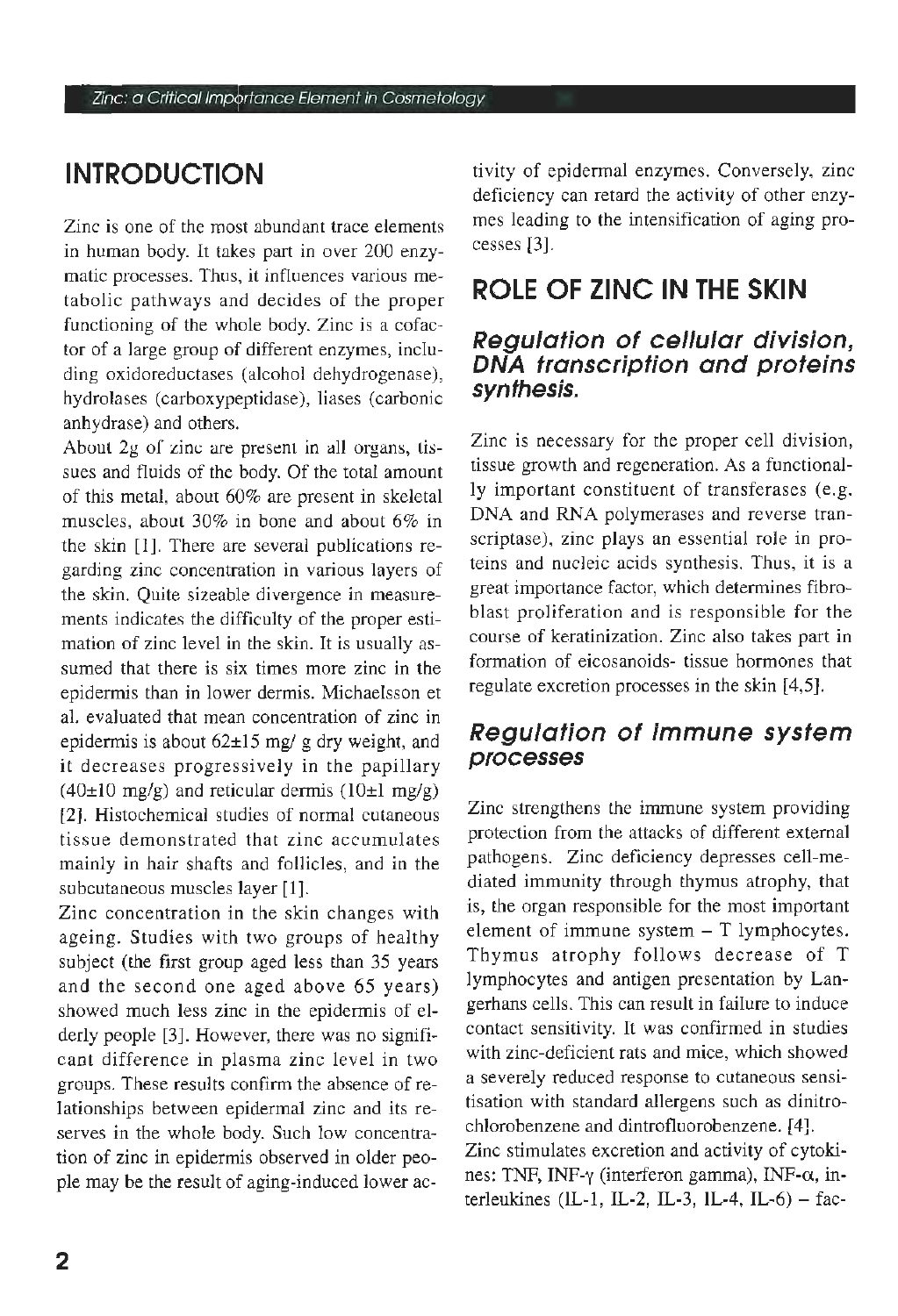tors affecting immune response [5]. It also inhibits histamine release from dermal mast celi [6], and virus replication (e.g. herpes simplex virus) as well.

### **Antiradical protection**

One of the most important functions of zinc is UV radiation and antiradical protection. It is widely known that the radical activity causes serious changes in various cellular structures, including DNA damage, and can lead to cancerous lesions. When hurnan fibroblasts used, the *in vitro* laboratory tests demonstrated that the addition of zinc (6,5 mg/L) as a zinc chloride to the cultured medium significantly decreases UVA-induced strand breaks and apoptosis processes [7].

There are several mechanisms of antiradical zinc activity:

1. Zinc (together with copper) is a constituent of superoxide dysmutase  $(Cu_2Zn_2SOD)$  - an antioxidant metalloenzyme that catalyses disproportionation (dismutation) of superoxide anion radical to hydrogen peroxide and oxygen, according to the equation:

 $2O_2^*$  +  $2H^*$  . H<sub>2</sub>O<sub>2</sub> + O<sub>2</sub>

Hydrogen peroxide is a harmful product of the reaction. It is next decomposed by another enzyme called catalase. Co-operation of these two enzymes prevents the formation of harmful by-products in metabolic processes of oxygen. The role of zinc in SOD is not totally clear. One hypothesis is that zinc Zn (Il) facilitates to generate the electrostatic potential between the positive active site of the enzyme and superoxide anion radical. This fact makes disproportionation reaction possible to occur [8].

Probably zinc increases the thermal stability

of the protein. Some studies demonstrated high thermal stability of Cu-Zn superoxide dysmutase, which decreases when the metals are removed.

2. Zinc can stimulate metallothionein synthesis [9). Metallothionein are specific sulfhydrylrich proteins. Maintenance of homeostatic equilibrium of essential metal ions (e.g. Zn, Cu) and removing toxic heavy metals (e.g. Cd, Hg, Pb) are the main functions of the molecules in human body. However, they are also capable of neutralizing reactive oxygen species providing protection for various cellular structures.

Zn<sup>2+</sup> can induce metallothionein synthesis forming a zinc-thiolate moiety that becomes preferred sacrificial site for free radical attacks and acts as a shield for surrounding cell structures [9].

3. Zinc ions may replace redox active molecules of copper or iron at criticai sites in celi membranes and proteins  $[9]$ . Free copper (Cu<sup>+</sup>) or iron (Fe2 +) ions don't usually exist in vivo, since they are bound strongly to respective binding proteins. However, they can be present in ligand binding to DNA or celi membranes. Then, they are capable of electron transferring and free radicals generating. In the presence of  $H_2O_2$ , the highly destructive hydroxyl radical HO· may be produced due to Fe<sup>2+</sup> ion:

 $Fe^{2+}$ -ligand + H<sub>2</sub>O<sub>2</sub>  $\longrightarrow$  Fe<sup>3+</sup>-ligand + OH + HO

When Fe<sup>2+</sup> ion is replaced by physiologically redox stable  $Zn^{2+}$  the reaction above is precluded. The resulted free ion is bound to the respective protein (ferritin or transferrin in case of  $Fe<sup>2+</sup>$  ions) [9].

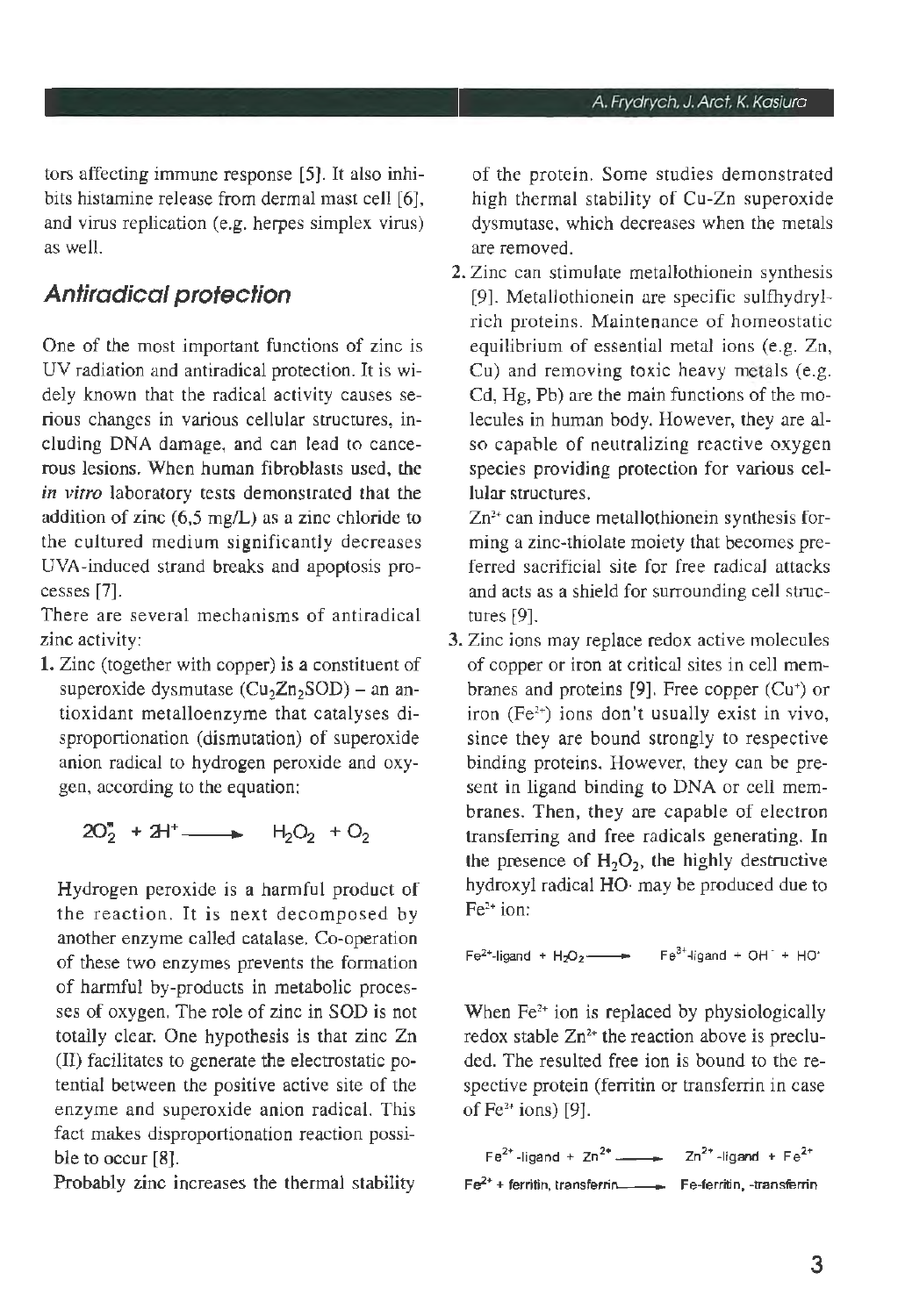#### **Regulation ot vitamin A and E mefabolism**

There is no doubt that vitamins A and E are criticai for skin health. Vitamin E is known for its antioxidative activity. Vitamin A is an important factor, which stimulates skin tissue regeneration. Zinc is involved in transport processes of these substances. lt influences the chylomicrones (lipoproteins responsible for lipids' transport) formation in enterocytes. Thus, various lipids soluble substances, including vitamin A and E, can be provide to ali cells and tissues in the needed extent. Zinc deficiency will lead to impaired vitamin A and E absorption and their low concentration in different parts of the body, despite their proper dietary leve!. In case of vitamin A, zinc also induces *retinol binding protein* (RBP) synthesis [10]. Moreover, it is a constituent of alcohol dehydrogenase which catalyses the transformation of retinol into retinal. This is the crucial step in retinoic acid synthesis, that is the most active form of vitamin A.

#### **Regulafion ot taffy acids metabolism**

Zinc may affects fatty acids metabolism through the regulation of  $\Delta 6$  and  $\Delta 5$  desaturases.  $\Delta 6$  desaturase converts linoleic acid (18:2, n-6) into ylinolenic acid (18:3, n-6) and  $\alpha$ -linolenic acid (18:3, n-3) into octadecatetraenoic acid (18:4, n-3). After an elongation step,  $\Delta$ 5 desaturase forms the biologica! more important acids: arachidonic acid (20:4, n-6) and eicosapentaenoic acid (20:5, n-3). Those fatty acids serve as precursors for eicosanoids (tissue hormones and neurotransmitters) and are of primary importance as constituents of biological membranes. Zinc helps polyunsaturated fatty acids to incorporate into phospholipids, so that it can regulate cell membrane composition and alter its properties: fluidity, permeability and activity of membrane bound enzymes [ 11].

### **lnhibition ot 5-a-reducfase**

Regulation of sebum secretion is the next beneficiai zinc effect on the skin. It is very important in case of oily and acne skin. Dihydrotestosteron (DHT) is a product of testosterone reduction by the enzyme  $5-\alpha$ -reductase and is generally considered responsible for the stimulating of the sebaceous gland. Any other irritants also may increase the sebaceous gland activity. These could be free fatty acids or their oxidation products.

Zinc may inhibit  $5-\alpha$ -reductase activity. At high concentration, the enzyme could be totally deactivated. There is evidence that zinc also inhibits bacterial lipase catalysing decomposition of sebum triglicerides to free fatty acids [4, 5).

### **Regulafion of melanogenesis**

As high concentrations of zinc are frequently present in pigmented tissues, it seemed likely that it functions in the synthesis of melanin. In fact, some studies confirmed that, apart from copper, other metals (including zinc) are implicated in this process as well. The full mechanism is not understood but it is probable that zinc acts as an enzyme cofactor in tyrosine metabolism and its oxidation and subsequent conversion to melanins [5, 12).

Regarding the number of biological processes that zinc is involved in, there is no surprise why it is believed to be the element of criticai importance in human nutrition. However, there are the effects of zinc deficiency, which Jet us realise its significance for the organism. Tables I and II shows the most usual manifestations accompanying zinc deficiency in the whole body and the skin [6].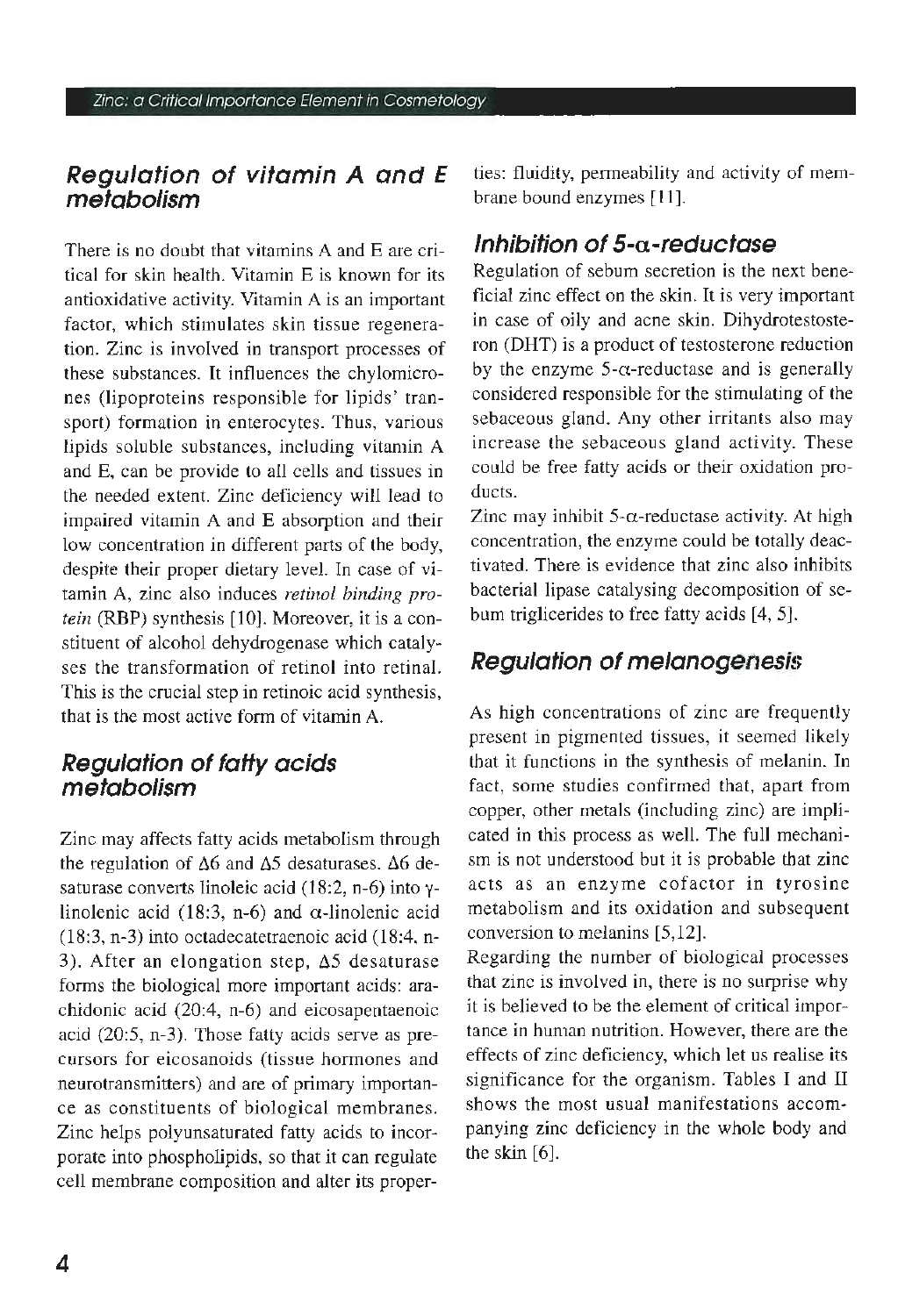#### **Table I**  *Consequences of zinc deficiency in the body*

Growth retardation, dwarfism

Lack of appetite, weight loss, anorexia,

Altered immune response, number of lymphocytes decrease, intercurrent infectious,

Ocular and smell abnormalities, dysguesia Pregnancy and postnatal complications, increase abortion risk, neural tube defects of fetus

Vitality decrease, tiredness, weakness, emutional disorders (irritability, mental lethargy, depression)

Hepatosplenomegaly

Hipogonadism (testicles size reduction, abnormal testicles function); testosterone concentration decrease. infertility, oligospermia

#### **Table** II *Consequences of zinc deficiency in the skin*

Skin immune system weakness Delayed wound healing; delayed keratinization;

Infection return; skin lesions, ulcers

Nail plate dystrophy Alopecia; also eyebrows depletion Acne and dandruff intensification;

## **SOURCES OF ZINC**

Zinc deficiency is frequent subject of medical literature discussion. Some studies perfonned in different countries demonstrated that zinc deficiency is a world nutritional problem concerning developed and developing countries. lt was estimated that independently of age, race or sex, median intake range between 50-80% of recommended dietary allowance (6). It is likely that our body, hair, nails and the skin will take consequences of low zinc dietary leve!. Thus, we try to protect from zinc deficiency manifestations, usually by ora! supplementation. Zinc sulfate, gluconate, glicynate and asparaginate are used in pharmaceutics the most frequently.

It should be mentioned that it is not only proper zinc concentration, which is a primary importance. The homeostatic balance of zinc and other divalent metals is very important as well. There are evidence that zinc interferences with such metals as calcium, copper or iron. High concentration of zinc significantly limits the amount of those metals absorption and leads to their deficiency. Moreover, when in excess, zinc may inhibit some metabolic processes, which these divalent metals are involved in. Similar chemical and biochemical properties result the possibility of one cation replacing by another. It is especially dangerous when the change concems the active site of metalloenzyme. Studies with zinc-rich diet rats showed a significant decrease of lysyl oxidase, a copper enzyme responsible for collagen crosslinking (13). Thus, taking of copper is often recommended during zinc supplementation. However, it should be obvious that excess of copper or iron may affect zinc absorption in the same way [5].

Zinc is found in significant quantities in meat (especially liver), fish and shellfish, leguminous plant seeds (pea, bean, brad bean), cocoa. Vegetables and fruits are rather poor in zinc. Unrefined cereals (wheat, rye, com) are considered as zinc rich food. However, bioavailability of the metal from these sources is strongly limited due to the presence of large amounts of phytates. Zinc assimilation may be also affected by divalent cations like iron, copper, calcium and toxic heavy metals (cadmium, lead). In the group of absorption inhibitors there are also zinc chelating agents: some drugs, tannins, fiber, oxalic acid, phosphates. On the contrary, vitamin B6 and several amino acids: glycine, histydine, cysteine and metionine belong to absorption activators. (5).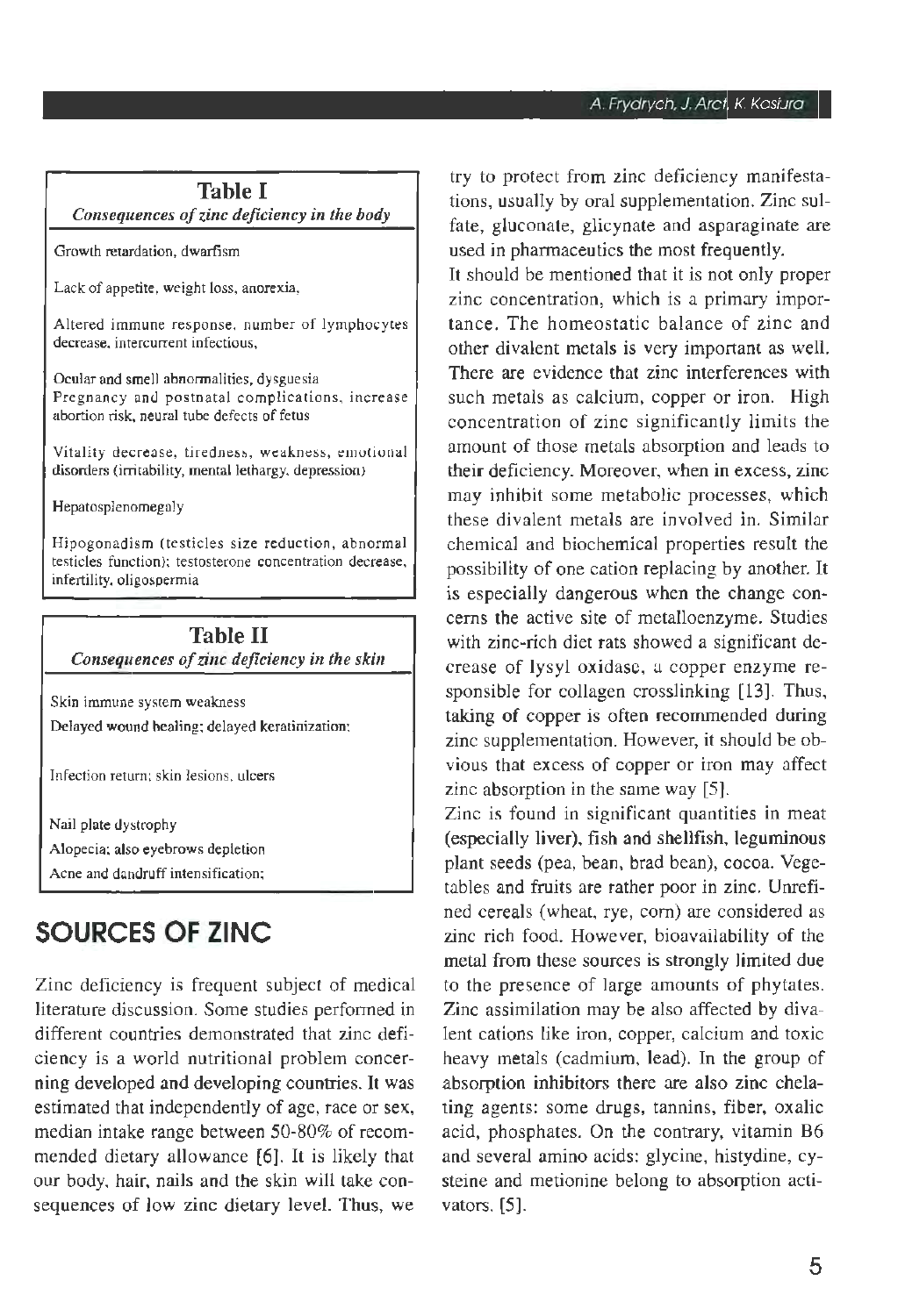## **ZINC IN COSMETIC PRODUCTS**

Beneficiai effects of zinc on the skin processes resulted in introduction its compounds into pharmaceutical formulations for topical application, and then, into cosmetic products. There are over 30 zinc compounds used in cosmetic preparation. Ali of them are presented in the *International Cosmetic lngredient Dictionary.* 

Zinc compounds belong to the main cosmetic astringents. They act as antiseptic and deodorising agents. Organic salts like zinc acetate, Jactate, salicylate, citrate or  $p$ -phenolsulfonate are used more frequently due to their less skin irritating potential. However, some inorganic compounds also can be found in cosmetic formulations. These are zinc chloride  $(ZnCl<sub>2</sub>)$  and sulphate  $(ZnSO_4^{\bullet}7H_2O)$ . All these salts are common antimicrobial and antiseptic constituent of oral care preparations (mouthwashes, toothpaste). The amount of zinc salt present in a mouthwash is typically 0,02-0,5% by weight in terms of zinc ion based on the total amount of the composition. Zinc salts in oral care products may also retard the formation of calculus on to surface. Among the most effective inhibitors are pyrophosphate, pyrophosphate plus polymer (for example PVM/MA) and zinc salts. These agents absorb to the growing crystals of calcium phosphate and they reduce the formation of crystalline phases allowing calcium phosphate to remain in amorphous phase. Some studies demonstrated however, that zinc salts require higher concentration for efficacy (above 2%). With a lower concentration (0,5%), the efficacy against calculus formation is very poor [ 14].

Zinc salts are also used in after-shaving products, deodorants, foce powder and others. *P*phenolsulfonate is introduced in shaving products. Thanks to its strong astringency power it facilitates shaving process, especially by electric safety razor.

Zinc salts such as propionate, caprylate, stearate and especially undecylenate are introduced into foot care preparations. They act as deodorising and antiseptic agents as well as they inhibit the bacterial growth.

Zinc salt of ricinoleic acid (Fig. I) has no bactericidal properties.



Fig. 1 Zinc ricinoleate (15)

However it is used in deodorants due to its high reactivity with free fatty acids as well as Iow molecular weight organic compounds which have -SH and -NH groups. These compounds (mercaptans and amines) are released from sweat as a result of microorganisms' activity. The efficacy tests of zinc ricinoleate provided by different independent units demonstrated that the deodorising effect maintains up to 24 hours since application. It is interesting that this effect can not be obtained by the combination of zinc with other fatty acids such as stearic and oleic acid. Other metal salts (such as copper, cobalt or nickel) exhibit similar odour-eliminating properties, but they cannot be used in cosmetic products because of toxicological reasons [15].

Among others zinc compounds that are used in deodorants, zinc glycinate is the very interesting one. Like zinc ricinoleate, zinc glycinate shows no inhibitory effect against various bacteria. The mechanism of its activity is based on the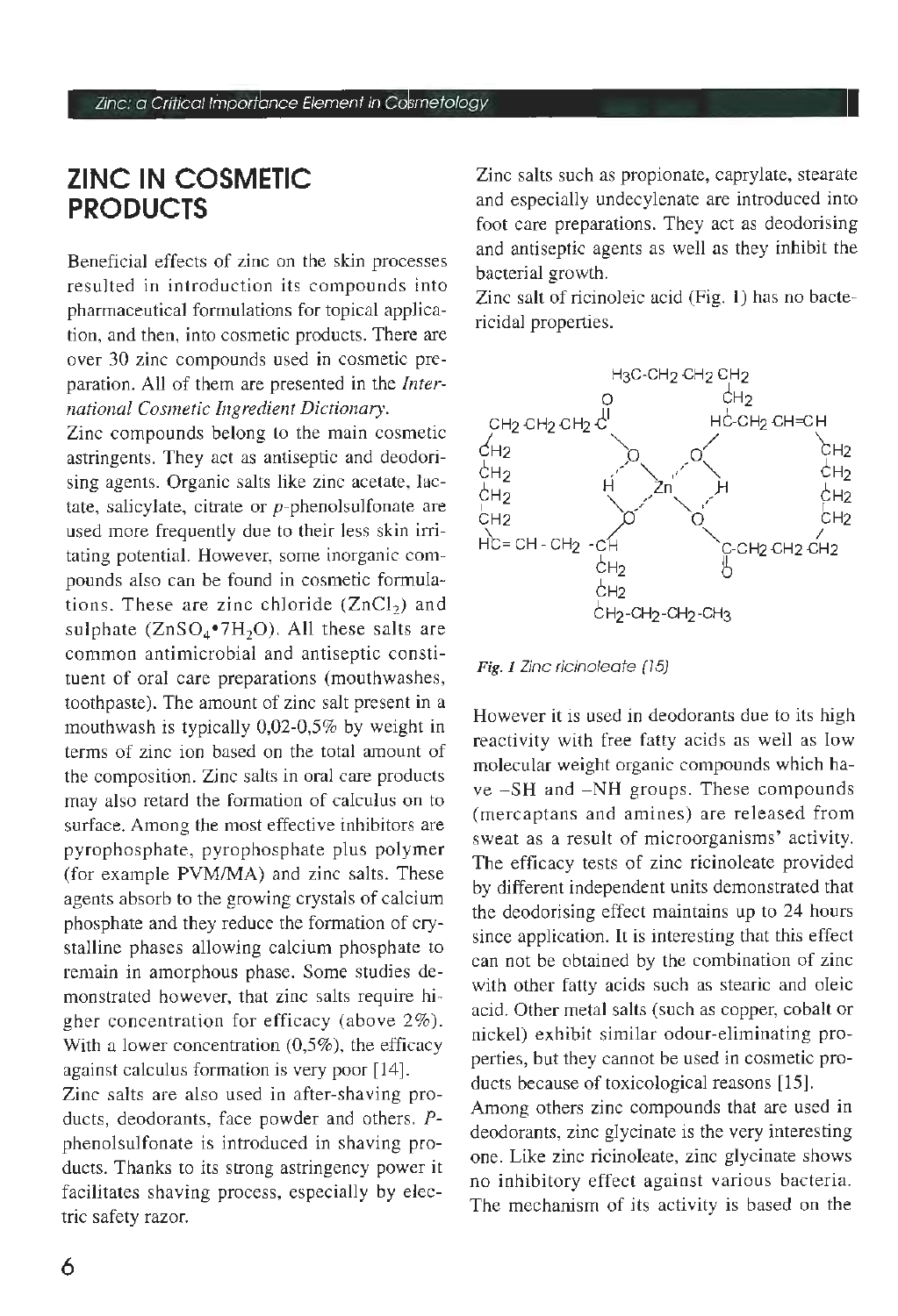inhibition of hydrolytic exoenzymes from underarm bacteria that are present on skin surface [14].

Zinc oxide aiso exhibits deodorising effect. There is evidence that zinc oxide forms in the presence of fatty acids the corresponding water in soluble and non-volatile compounds. It is especially important in case of short chain fatty acids  $(C_5-C_{10})$  responsible for unpleasant sweat odour. Odourless zinc salt is formed in the reaction between ZnO and a malodour short chain fatty acid:

 $2RCOOH + ZnO \longrightarrow (RCOO)2Zn + H2O$ malodour substance odourless subs tance

Zinc oxide particles can aggregate to form a massive lump. This leads to clogging of aerosol products. In order to avoid such effect hybrid powders were developed in which zinc oxide covers the surface of spherical nylon or polyethylene powder. The advantage of this technology is the increased surface area of ZnO and thus enhanced deodorising effect [ 16].

Zinc oxide is one of the basic ingredients of decorative cosmetics. It is thoroughly used as a pigment in face powders due to its good covering capacity. It also acts as sunscreen providing protection from UV radiation. It is usually introduced into cosmetic products in micronised form in order to increase its efficacy. Moreover, micronisation of ZnO makes possible to obtain a product, which applied, will not appear whitish. It is not likely when traditional ZnO form is used. Zinc stearate and myristate can be found in face powders for their good adhesion. Zinc stearate is also good w/o emulsion stabilising agent.

Thoroughly used in cosmetics products zinc oxide is considered to be safe and very effective sunscreen. However, it should be mentioned that there are some doubts concerning its usage in personal care products. ZnO particle is capable of absorbing a photon (from ultraviolet radiation). An electron is released as a result of this reaction and it may interact with oxygen, forming superoxide radical anion. The positive ion ZnO<sup>+</sup> can interact with water, converting into ZnO and producing a proton and hydroxyl radical

$$
ZnO + hv \longrightarrow ZnO'
$$
  
\n
$$
ZnO' \longrightarrow ZnO' + e
$$
  
\ne<sup>-</sup> + O<sub>2</sub>  $\longrightarrow$  O<sub>2</sub><sup>-</sup>  
\n
$$
ZnO' + H2O \longrightarrow ZnO + H+ + OH
$$

Thus, the very dangerous radicals can be formed as a result of interaction of UV radiation with zinc oxide. ZnO coated with other materials such as alumina or alumina/ silica (some grades) decreases the risk of photooxidation [17].

Protective creams containing zinc oxide are often used to cover the skin of the babies with diaper dermatitis. Theses are usually water-in-oil (w/o) emulsions which contain ZnO with its astringency and deodorising effects, and a large number of lipophilic substances (petrolatum, lanolin, paraffin, waxes and others). When applicated, the preparation forms highly viscous film, which inhibits penetration of different xenobiotics through fully occluding baby's skin [14].

lt is thoroughly known that zinc oxide may regulate sebum secretion and it has mild astringency power. Therefore, it is usually introduced in cosmetic products for oily skin. However, the latest studies demonstrated that ZnO can also provide some benefits for dry skin, strengthen skin barrier and reduce of TEWL [18].

Zinc pyrithione (Fig.2) exerts a high antibacterial (Gram  $(+)$  and Gram  $(-)$  bacteria) and antifungal action against many pathogenic microorganisms, including *Pityrosporum ovale* [ 19]. lt reduces itching and flaking scalp, which is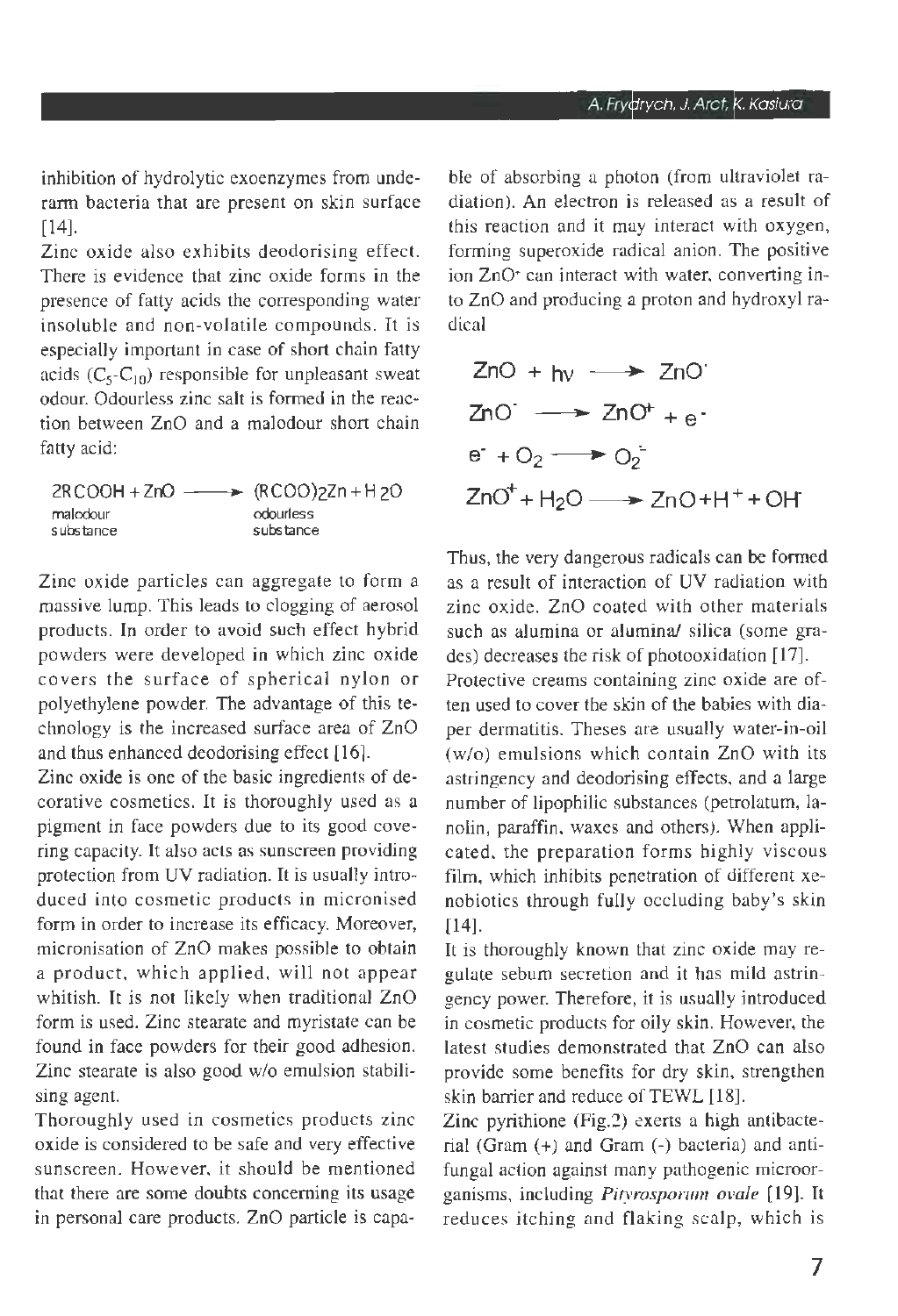#### Zinc: a Critical Importance Element in Cosmetology

usually associated with seborrheic dermatitis as well as dandruff. Therefore, it is a common main ingredient of market antidandruff shampoo. Zinc pyrithione is water insoluble. Its solubility is about 10-20 ppm ( $pH-7$ , 20 $°C$ ), so that the shampoos are always in suspension forrn.



Fig. 2 Zinc Pyr/thione

Zinc 2-pirrolidone 5-carboxylate is the zinc compound of the most frequent use in cosmetic products. (Fig.3). It is used in tonics as well as emulsions for oily and acne skin. Like many other zinc compounds, ZnPCA exhibits astringent and antimicrobial action (active against *Propionibacterium acnes and Staphylococcus epidermidis).* 



Fig. 3 Zinc 2-pirrolidone 5-carboxylate

Zinc Lauryl Ether Sulfate (ZnLES) is a quite new zinc compound that can be used in skin cleansing products [20]. It combines typical activity of zinc ion (reduction of sebum secretion, antiperspiration,



Fig. 4 Zinc Lauryl Ether Sulfate.

deodorising and antibacterial properties) with detergency and foaming of aJkyl ether suJfate derivatives. There is evidence that ZnLES shows much less skin irritation both alone and in combination with other surfactants. Criticai micelle concentration value (CMC) is the parameter, which provides comparison of potential cutaneous aggression of tensides towards skin. It was demonstrated that:

CMCMgLES- CMCznLES < CMCsLES

Maximum concentration allowed for Zinc Lauryl Ether Sulfate corresponds to 12,5% active matters. SoJubility of zinc ion strictly depends on acidity. At pH higher than 5, product appearance turns from transparent into opalescent then to milky, according to ZnLES concentration. This is the result of zinc hydroxide precipitation. Therefore, product pH should be adjusted around  $4,5-6,0$  before adding ZnLES [20].

### **POSSIBILITY OF ZINC COMPOUNDS PENETRATION THE STRATUM CORNEUM**

Although zinc compounds are thoroughly used in cosmetics, there are not many data regarding the quantitative skin absorption of zinc. The measurements of the rate of skin penetration of zinc compounds are sornetimes contradictory and sometimes difficult to interpret. It is due in part to the homeostatic dynamics of zinc, a rapid exchange between exogenous applied zinc and the large pool of endogenous zinc [l]. Correlation with other metals is also important in this area. Moreover, some studies with zinc oxide demonstrated that in case of zinc deficient organisms, its skin ,,becomes more permeable" for this substance. Topical application of a con-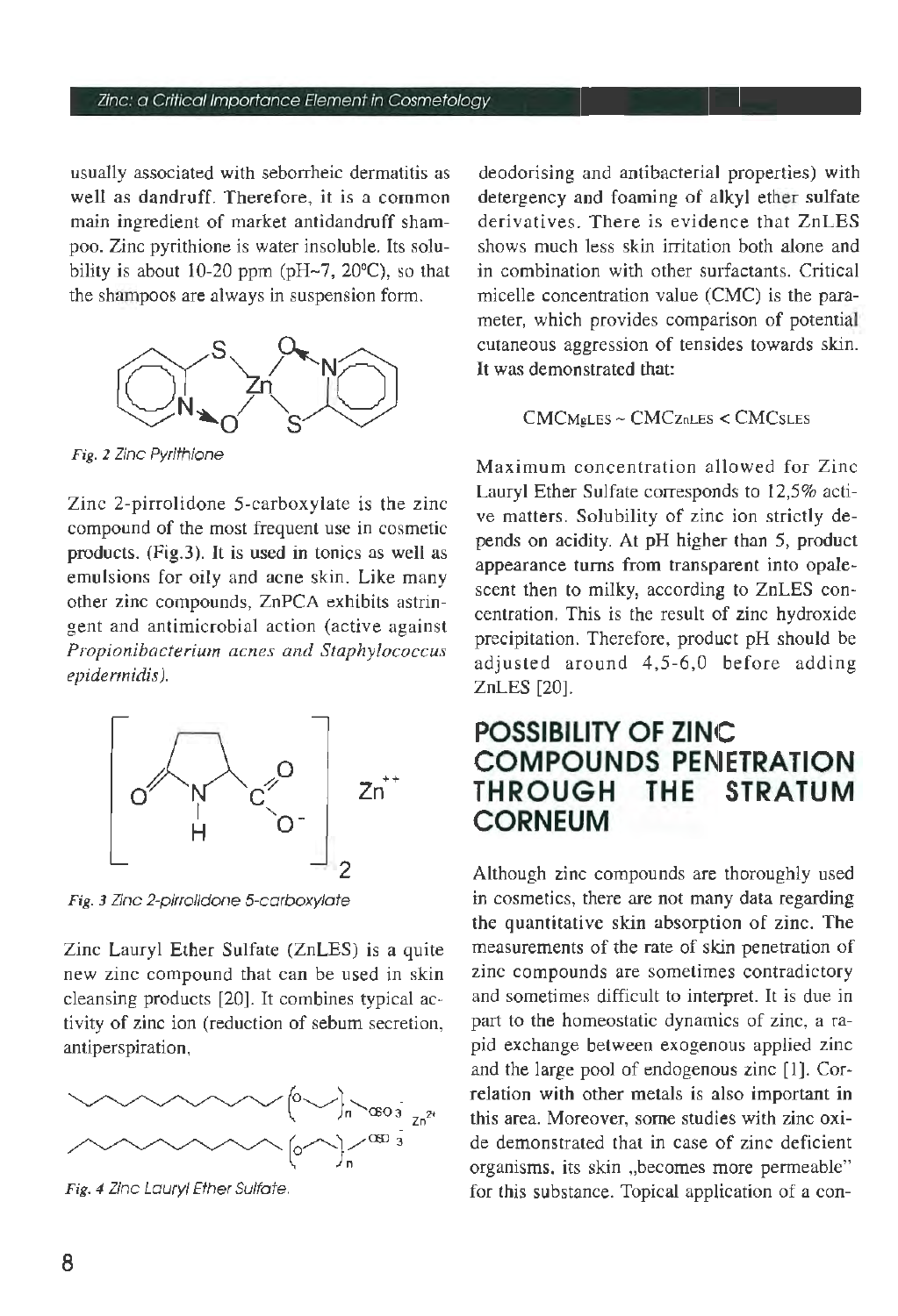centrated ZnO ointment to healthy subjects with proper zinc level in the body did not result a significant increase in their serum zinc concentration. However, when similar test was made with zinc deficient patients, serum zinc concentration raised to normai and constant leve!. Additionally, in vivo studies with rats demonstrated that the zinc deficiency in rats can be treated by dermal application of zinc compounds [1,21].

The next problem during skin penetration studies is the fact, that applied zinc compound is not totally soluble in a vehiculum. It is more often zinc compound suspension in water or another medium rather than zinc compound solution. This leads to difficulties in measurements (overestimation of real value), because some quantity of the compound remains on the skin surface or in hair follicles.

Studies regarding the impact of topically applied zinc compound include several aspects. Firstly, the evaluation of irritant potential of a compound. Secondly, checking the possibility of skin penetration. Here, the results are often based on indirect proofs, ex: increase in metallothionein synthesis or decrease in skin copper concentration. Finally, the third aspect concerns the trials of quantitative evaluation of zinc ion penetration through the epidermis and deeper layers of dermis. The results from different studies are often incomparable because obtained under different conditions, ex. under occlusion or not. However, a large number of conclusions can be drawn.

Zinc oxide (ZnO) is one of the best-known zinc compounds. lt is widely used in cosmetics (as a sunscreen or pigment in decorative cosmetics) as well as medicine (as a wound-healing agent). Zinc oxide is non-toxic and does not result in skin irritation or allergy. It can be applied at high concentration without risk of adverse effects. The concentration of zinc oxide in so-called zinc ointment is up to 20%. Agren studied *in vivo* the penetration of zinc oxide through the

skin of healthy human volunteers under occlusion conditions [22]. Zinc concentration in the dressing was 25% and the application time was 48 hours. The penetration of zinc (-23mg/cm2 /48h) was detennined as difference between mean zinc content of new and used zinc dressing. Such calculations take into consideration total amount of zinc that was supplied to the skin as a function of time. lt was found however, that a large quantity of zinc was retained in the homy layer (the concentration in epidermis increased 10 times). Therefore, Agren et al. admitted that the evaluated mean permeability rate was (J~5µg/cm<sup>2</sup>/h) overestimated. Changes in skin pH were also observed after ZnO application. Zinc-treated skin had a significantly higher pH after treatment  $(5,6\pm0,3)$  than before  $(5,1\pm0,5)$ . Additionally, the studies demonstrated that ZnO in an occlusive dressing dissolves gradually enabling transport of zinc through the skin. Thanks to it, locai ZnO supply can influence biochemical reaction in the epidermis and dermis. The rate of releasing (dissolving) of zinc from occlusive dressing and its absorption through the skin is pH dependent and increases with pH decreasing. lt was confirmed in *in vitro* studies with diffusion cells as well as the studies by Hallmans et al. [23].

The first trials of quantitative absorption measurements were carried out in the sixties. Rats and guinea pigs were the subjects of the studies then. These early studies brought the proofs of possibility of zinc penetration through the skin. Topical application  $(3, 1 \text{ cm}^2 \text{ area})$  of aqueous solution of  $^{65}ZnCl$ , for 5 hours followed by the discovery of <sup>65</sup>Zn in different tissues of guinea pigs: liver, kidneys and intestine. Wahlberg et al. also studied ZnCl<sub>2</sub> penetration through the skin of 95 guinea pig subjects. Aqueous solutions of <sup>65</sup>ZnCl, at various concentrations (0,005-4,87M) and various pH were used. The results of absorption rates through the skin were diversified. The permeability coefficient Kp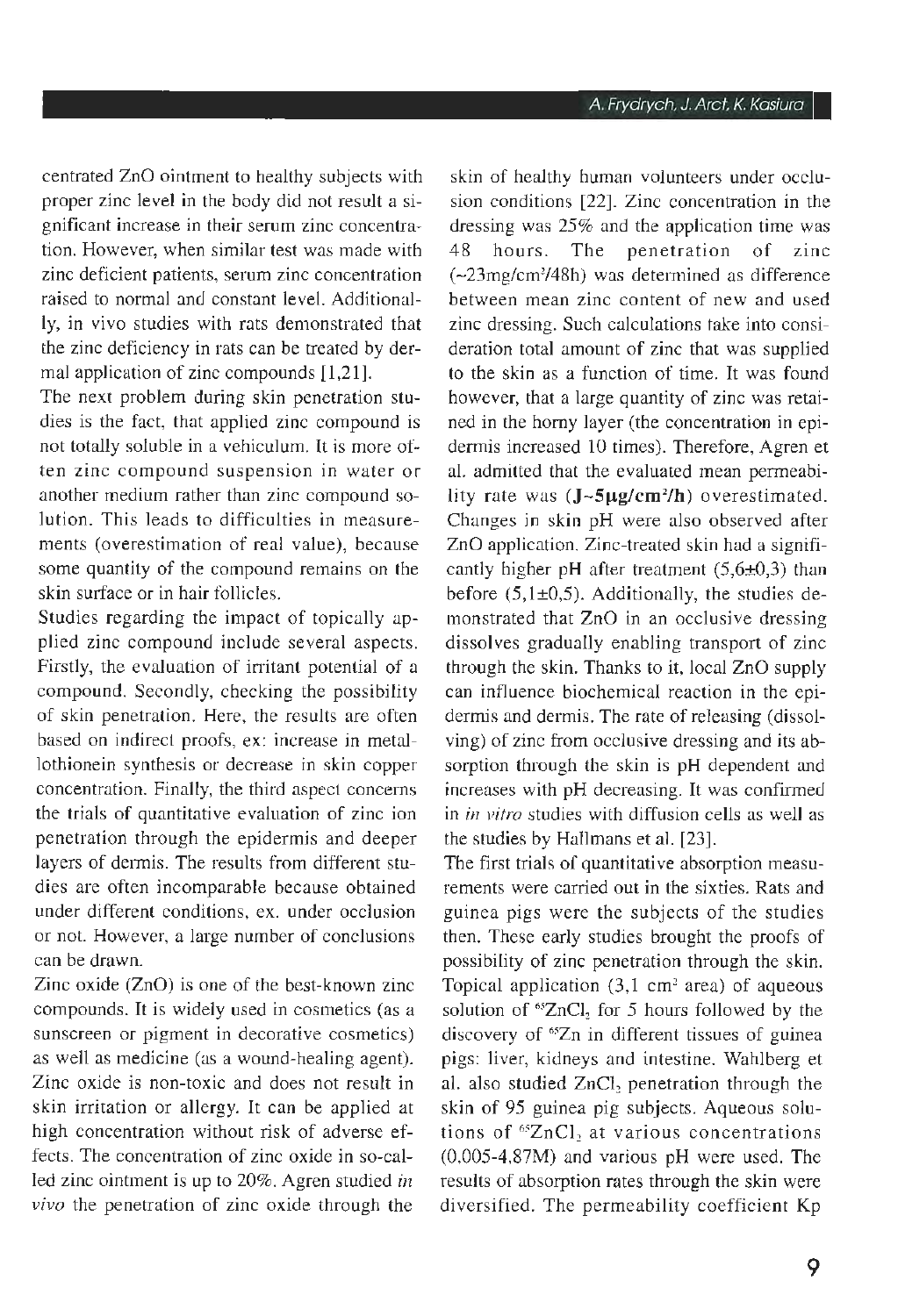ranged from  $6,4*10^+$  do  $25*10^+$  cm/h what was equal about 1-3,9% of applied zinc. However, in the later work regarding toxicological effects of zinc on the skin Wahlberg presented the average absorption rate of 0,239m. ZnCI, as below 157nmol/h/cm<sup>2</sup>; this is equivalent of **Kp<6,6\*10<sup>-4</sup> cm/h [1,24].** 

Pirot et al. studied *in vitro* (Franz diffusive celi) the permeability of zinc compound through the human skin [25]. Octanol-water partition coefficients were determined for two substances: ZnCl, and ZnSO<sub>4</sub>. It is widely known that octanol-water partition coefficient is used for compound lipophilicity estimation as well as the

prediction of its stratum corneum penetration capability. As expected for highly hydrophilic compounds (well water-soluble), the octanolwater partition coefficients for zinc chloride and sulphate were very low. The determined LogP values were  $-2,827$  for ZnCl, and  $-6,137$  for ZnSO,. Quite a big difference in partition coefficient of these two compounds shows the influence of counter-ion on their character and confirms much greater capability of ZnCl, penetrating through the skin. The studies were performed in the presence of copper salts and from different systems (petrolatum and hydrogel). The results are shown in Table 3.

| <b>Tab III</b><br>Permeability coefficient of $ZnCl2$ and $ZnSO4$ from different formulations [25] |                                                                      |
|----------------------------------------------------------------------------------------------------|----------------------------------------------------------------------|
| Formula                                                                                            | Permeability coefficient<br>$Kp$ [cm h <sup>-1</sup> ] $\times 10^6$ |
| $ZnSO4-CuSO4-Petrolatum$                                                                           | $4,82\pm2,91$                                                        |
| ZnSO <sub>4</sub> -CuSO <sub>4</sub> -Carbopol 940™<br>(hydrogel)                                  | $5.95 \pm 0.71$                                                      |
| ZnCl,-CuCl,-Petrolatum                                                                             | $8,21\pm2,5$                                                         |
| $ZnCl2-CuCl2-Metolose 60 SHTM$<br>(hydrogel)                                                       | $29,17\pm11,61$                                                      |

Prolonged skin contact with various substances, for example repeated application of cosmetic product, may lead to skin changes, cause the skin irritation or even much serious effects. Therefore, some studies deal with irritant potential of the studied compounds and omit the absorption kinetics. It was demonstrated that zinc compounds do not produce any allergy or irritants at low concentrations. It was also proved that organic salts of zinc are much less irritant for skin than inorganic compounds.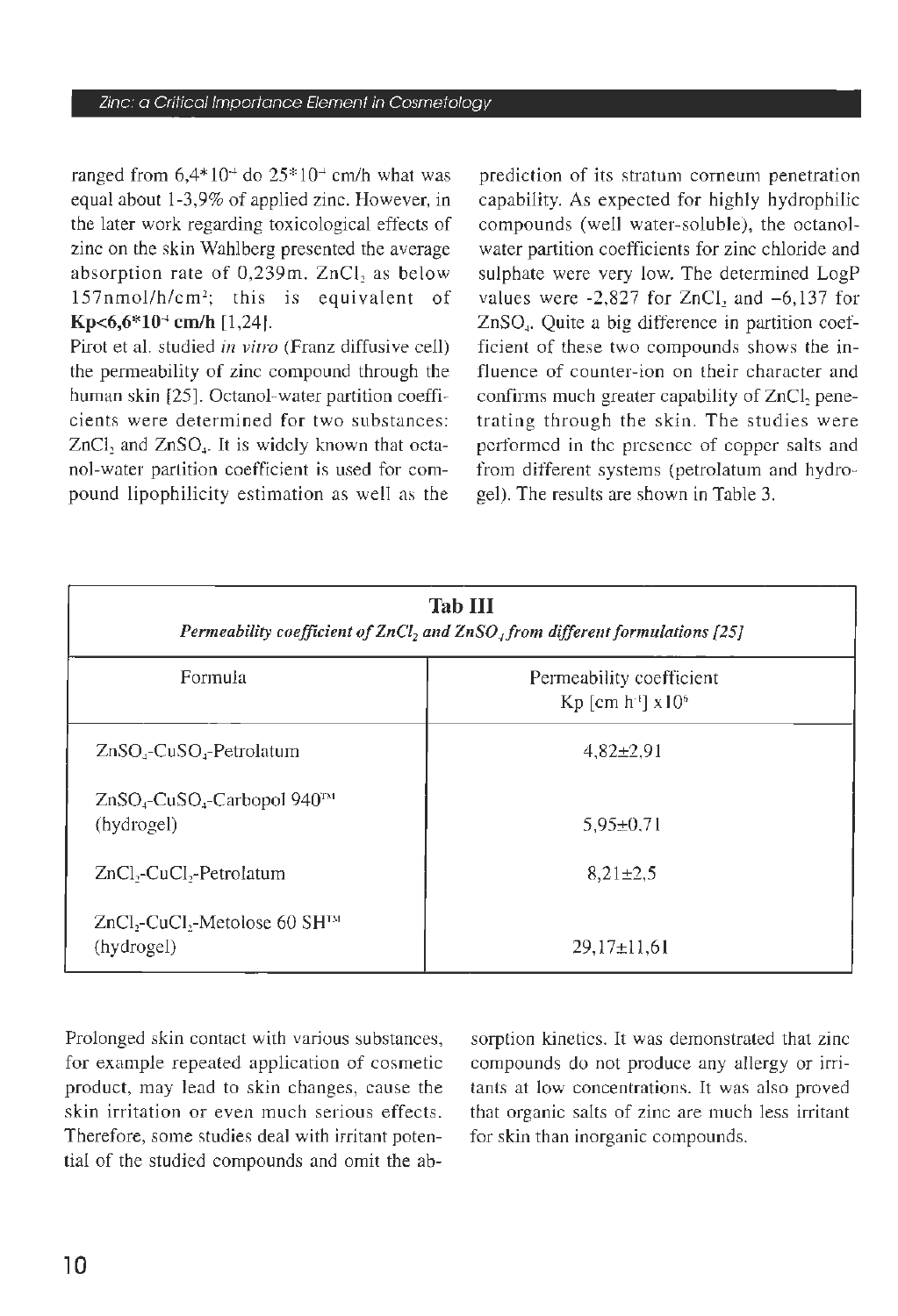## **CONCLUSIONS**

Zinc is one of the most important microelements in human body. It is a constituent of a great number of enzymes. lt influences on many metabolic processes and provides proper fnnctioning of all body tissues and organs. Zinc protects from free radicals and UV radiation, regulates keratinization and fibroblast proliferation. Topically applied zinc fastens wound healing, regulates sebum secretion, and exhibits antiseptic and antibacterial activity.

Zinc compounds are cosmetic ingredients of frequent use. Although we know the wide range of skin biochemical processes in which zinc takes part, it seems we are stili far from the possibility of its full use in cosmetic products.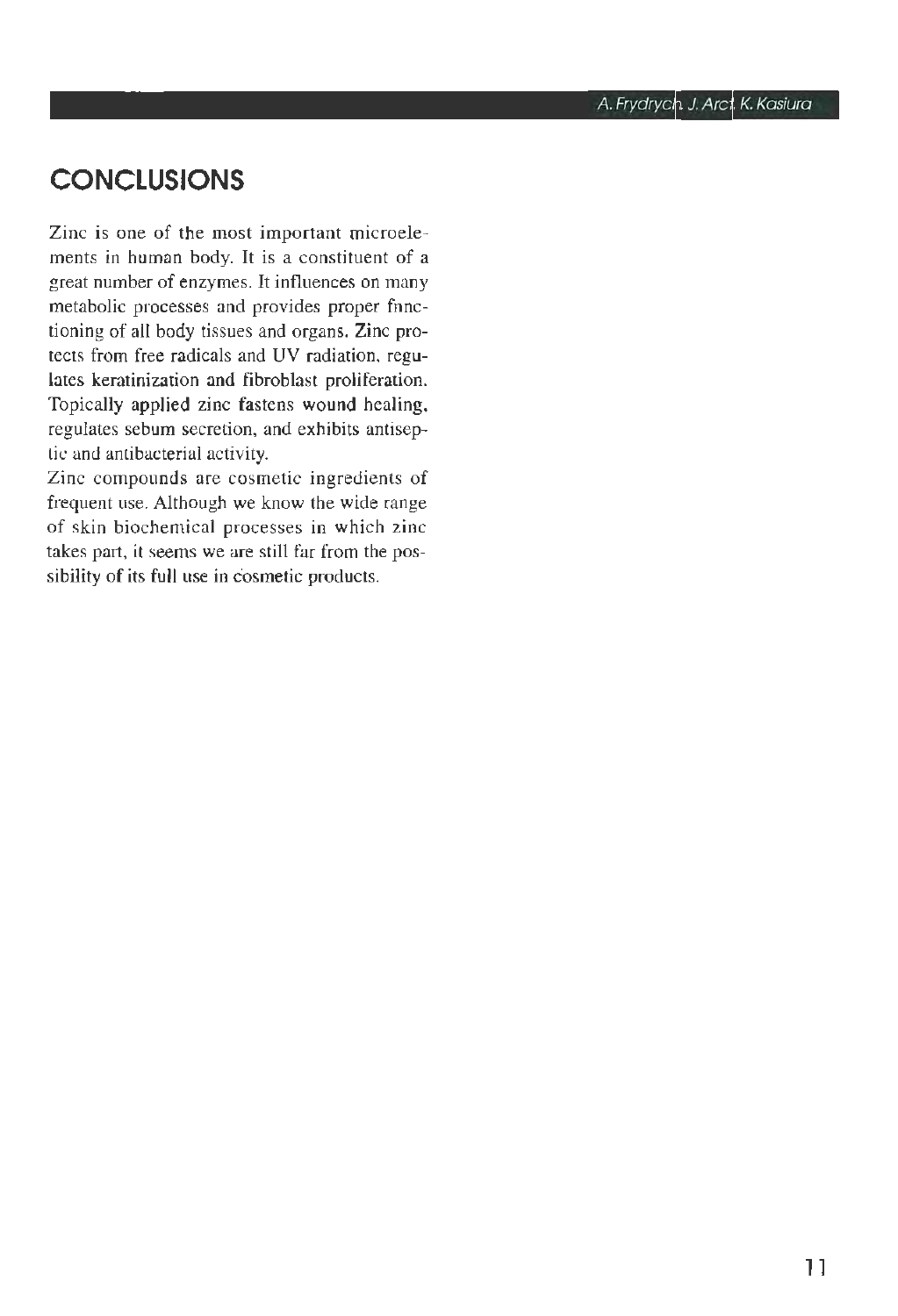## References

- I) Guy RH, Hostynek JJ, Hinz RS, Lorenze CR. (1999) Metals and the skin. Marce] Dekker Inc.
- 2) Michaelson G. et.al. (1980) Zinc in epidermis and dermis in healthy subjects. *Acta Dennatovener,* (Stockholm), 60:295-299
- 3) Dreno B, Trossaert M, Boiteau HL, Litoux P. (1992) Evolution du zinc cutané au cours du vieillissemetnt cutané. *Ann. Dermatol. Venereo!.,* 119:263-266
- 4) Hostynek JJ. et al. (1993) Metals and the skin. *Crit. Rew. Toxicol.,* 23: l 7 l-235
- 5) Lansdown ABG. (1995) Physiological and toxicological changes in the skin resulting from the action and interaction of metal ions. *Crit. Rew. Toxicol.,* 25:397-462
- 6) Salguerio MJ. et al. (2000) Zinc as an essential micronutrient. *Nut1: Res.,* 20:737-755
- 7) Leccia MT, Richard MJ, Favier A, Beania JC. (1999) Zinc protects against ultraviolet A l-induced DNA damage and apoptosis in cultured human fibroblasts. *Biol. Trace Elem. Res.,*  69:177-190
- 8) Lippard SJ, Berg JM. (1998) Podstawy Chemii Bionieorganicznej. PWN
- 9) Rostan EF, DeBnys HV, Madey DL, Pinnel SR. (2002) Evidence supporting zinc as an important autooxidant for skin. *lnt. J. Derm.,* 41:606-611
- 10) Smith JC. (1980) The vitamin A-zinc connection. *Ann N Y Acad Sci,* 355: 62-75
- 11) Eder K, Kirchgessner M. (1996) Dietary zinc deficiency and fatty acids metabolism in rats. *Nutt: Res.,* 1996, 16(7): 1179-1186
- 12) Furumura M, Solano F, Matsunaga N, Sakai C, Spritz RA, Hearing VJ. (1998) Metal ligand-binding specifities of the tyrosinase-related proteins. Biochem. Biophys. *Res. Commun.,*  26; 242(3):579-585
- 13) Solomans NW. (1988) Modem Nutrition in Health and Disease, R.S. Goodhart and M.E. Shils, Eds., Lea&Febiger, Philadelphia
- 14) Barel AO, Paye M, Maihach Hl. (2001) Handbook of Cosmetic Science and Technology. Marcel Dekker Inc.
- 15) Zekorn R. (1997) Zinc ricinoleate. *Cosmet. Toilet,* 112:37-40
- 16) Mitsui T. (1997), New Cosmetic Science, Elsevier
- 17) Sayre RM, Dowdy JC. (2000) Titanium dioxide and zinc oxide induce photooxidation of unsaturated lipids. *Cosmet. Toilet.,* 115:75-80
- 18) Kawi E, Kohno Y, Ogawa K, Sakuma K, Yoshkawa N, Aso D. (2002) Can inorganic powders provide any biologica! benefit in stratum comeum, while residing on skin surface? Proceedings, 22nd IFSCC Congress, Edinburgh
- 19) RUTGERS Organics GmbH, technical brochures
- 20) Rigano L. et al. (2002) Zinc lauryl ether sulphate a new approach to skin care. *SOFW-Journal,* 128:26-32
- 21) Keen CL, Hurley LS. (1977) Zinc absorption through skin: correction of zinc deficiency in the rat. Am. *J. Clin. Nutr.*, 30:528-530
- 22) Agren MS. (1990) Percutaneous absorption of zinc from zinc oxide applied topically to intact skin in man. *Dermatologica,* 180:36-39